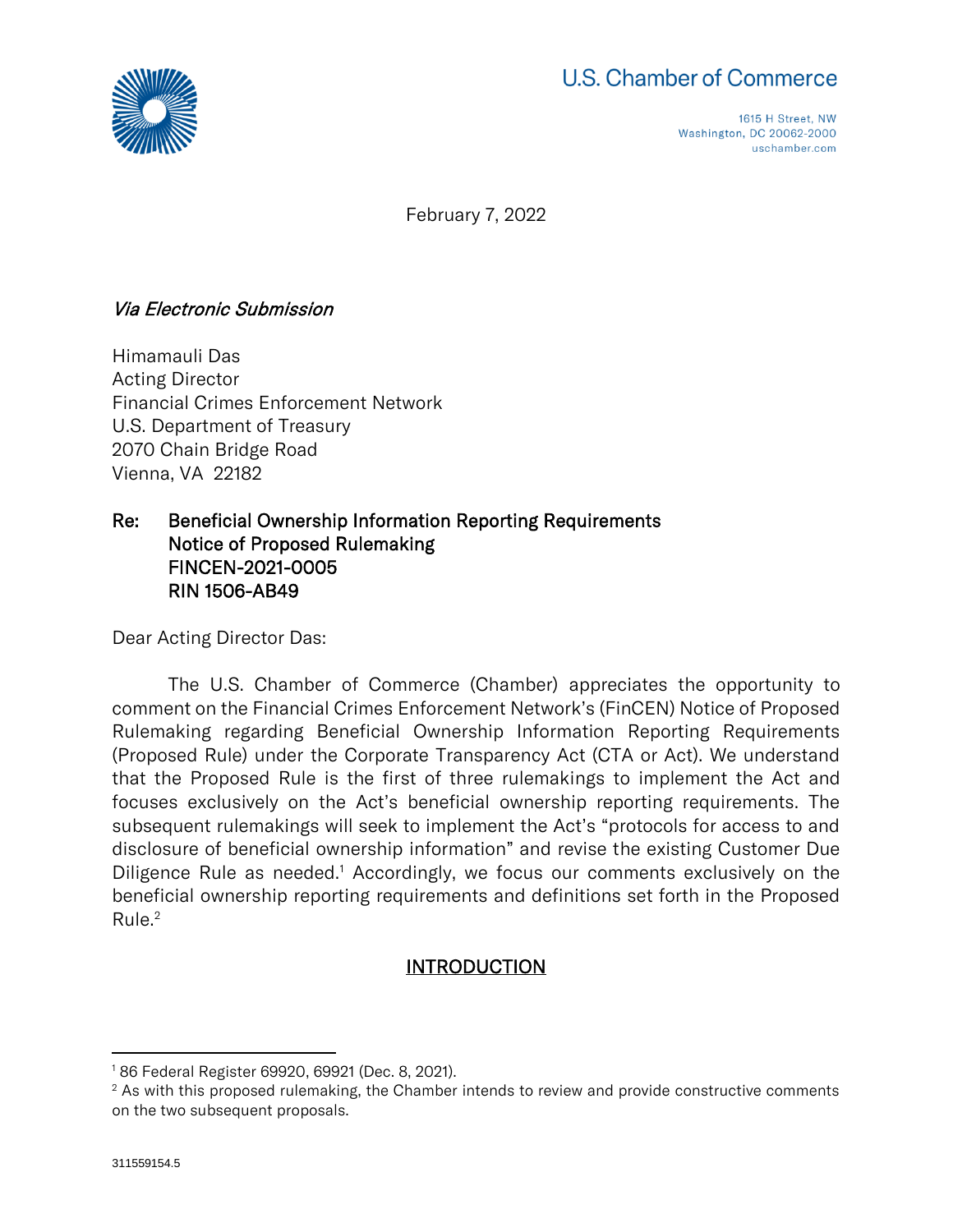The Chamber supported Congressional efforts in December 2020 to modernize the United States anti-money laundering requirements via the Corporate Transparency Act and appreciates the "efforts made by Congress to limit compliance burden[s] and mitigate privacy concerns for small businesses" that will need to report beneficial ownership information in the near future.<sup>3</sup> We support efforts to combat money laundering, including via targeted reporting of beneficial ownership information, so we welcome this rulemaking.<sup>4</sup>

The Act modified the United States anti-money laundering regulatory regime significantly by establishing a new requirement for small businesses to file reports (and updates) containing certain information about their beneficial owners to FinCEN directly, and for FinCEN to maintain a database of these reports. Given this important and challenging task, we appreciate that FinCEN first issued an Advanced Notice of Proposed Rulemaking (ANPR) and has considered the numerous comments received in formulating its initial proposal (including comments submitted by the Chamber).<sup>5</sup>

As discussed in our comment letter to the ANPR, the Chamber stands shoulderto-shoulder with FinCEN in its mission to protect national security by preventing and punishing money laundering, terrorist financing, and other illicit activities.<sup>6</sup> We also stand with the millions of small, law-abiding American businesses who need clear, appropriately tailored requirements so that they can continue to build generational wealth and a brighter future for their families and the United States as a whole. As noted in the Proposed Rule, the Act may apply to more than 30 million businesses, and may require reports to be filed by at least two million new businesses every year.<sup>7</sup> Our comments are designed and intended to help FinCEN enact a final rule that is carefully calibrated to meet both goals, and which reflect the Act's mandate to "minimize the burden on reporting companies and to ensure that the information collected is accurate, complete, and highly useful."<sup>8</sup>

### EXECUTIVE SUMMARY

<sup>&</sup>lt;sup>3</sup> Letter to the Members of the FY21 National Defense Authorization Act Conference Committee, US CHAMBER OF COMMERCE (Dec. 3, 2020), available at

https://www.uschamber.com/assets/documents/201203\_fy21ndaa\_conferees.pdf.

<sup>4</sup> For instance, the Chamber publicly supported the "ILLICIT Cash Act," a precursor to the Corporate Transparency Act, in the summer of 2020. See U.S. Chamber Letter on S. 2563, the ILLICIT Cash Act,

U.S. CHAMBER (June 29, 2020), available at https://www.uschamber.com/improving-government/uschamber-letter-s-2563-the-illict-cash-act.

 $5$  The Chamber submitted a comment for consideration on May 5, 2021, available at file:///C:/Users/cohends/Downloads/FINCEN-2021-0005-0168\_attachment\_1%20(1).pdf. 6 Id. ("We hope FinCEN will continue to aggressively probe solutions that will meet CTA's requirements…").

<sup>7</sup> 86 Fed. Reg. at 69921, 69939.

<sup>8</sup> 15 U.S.C. § 5336(b)(1)(F)(iii).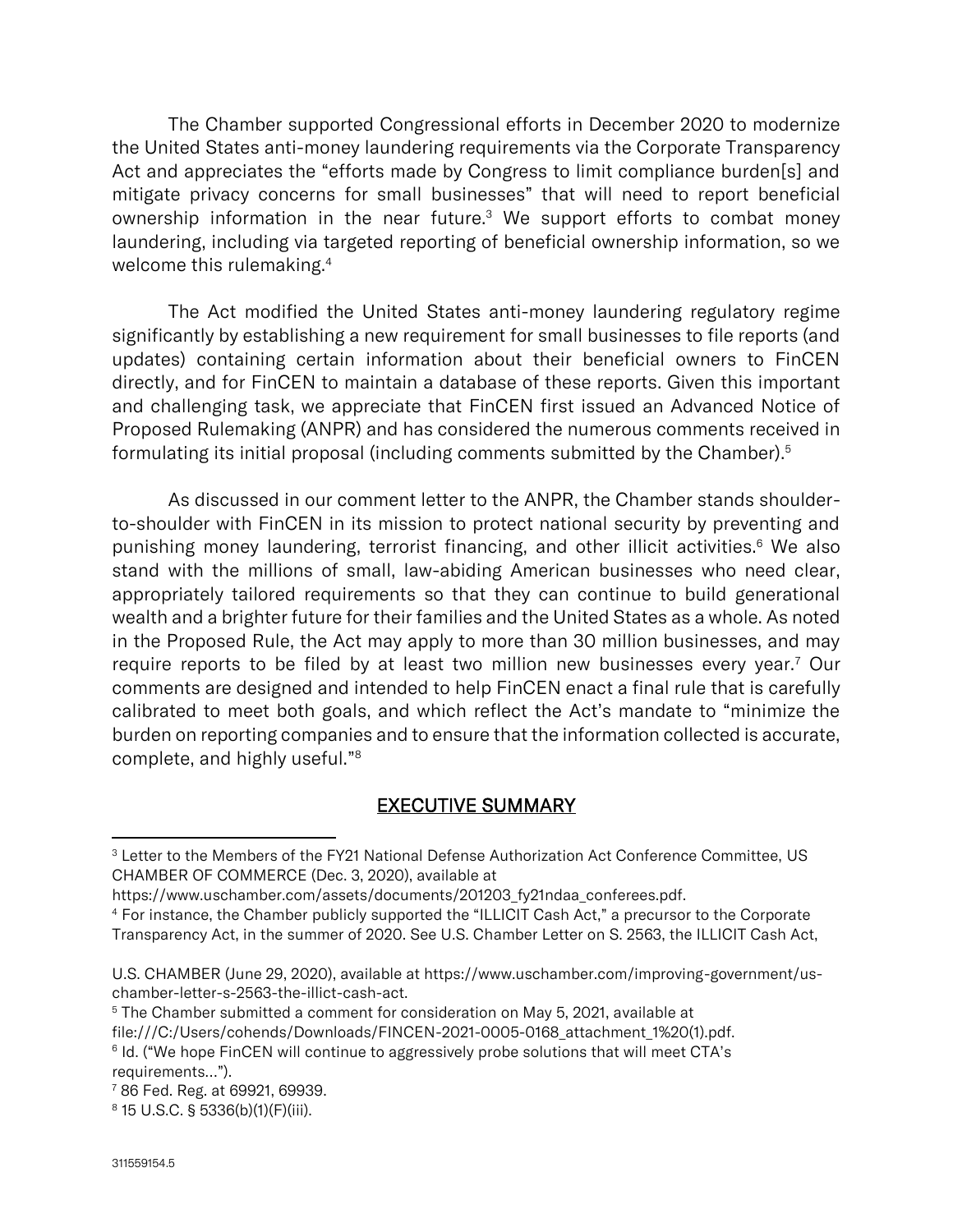In light of our shared goals and the clear directive by Congress to "minimize burdens on reporting companies associated with the collection of [beneficial ownership] information,"<sup>9</sup> we urge FinCEN to refine various aspects of the Proposed Rule. In particular, and as described in more detail below, we recommend the following modifications:

A. The "Other Similar Entities" that are Deemed Reporting Companies Should be Defined Clearly and Narrowly because Minimizing Burdens on Main Street Businesses is Critical.

The term "other similar entity" within the definition of Reporting Company should be defined explicitly and exclusively to include all the legal formations FinCEN believes are subject to the Act. If FinCEN believes that new legal formation types meet the definition of "other similar entity", FinCEN should issue clear guidance to that end, and should provide all such legal entities that are not exempt from the rule a twelve-month safe harbor to file a beneficial ownership report.

# B. The Standards for Determining Who is a Beneficial Owner Should be Simple and Easy to Apply.

As currently drafted, the definitions of substantial control and Ownership Interests are too amorphous to be applied reasonably, consistently, and in a cost-effective manner that will provide decision-useful information to FinCEN. These concerns will be compounded if FinCEN uses these definitions to update the Customer Due Diligence (CDD) Rule, because financial institutions will similarly struggle to apply them in a costeffective and consistent manner. To ensure that Reporting Companies understand who is a beneficial owner and can correctly identify and report such persons' (and only such persons) beneficial ownership information to FinCEN, we recommend various changes. Among others, FinCEN should limit the substantial control test to the CEO, CFO, COO (and their equivalents) and each member of the board of directors or similar governance body. Additionally, an individual should only be considered to exercise substantial control over a Reporting Company if it does in fact do so, rather than merely possess the potential to do so at some point. With respect to Ownership Interests, we urge FinCEN to limit the scope of convertible instruments to instruments immediately convertible to an Ownership Interest. FinCEN should ensure that these or similar changes are carried through to the revised CDD Rule so that financial institutions do not face similar challenges.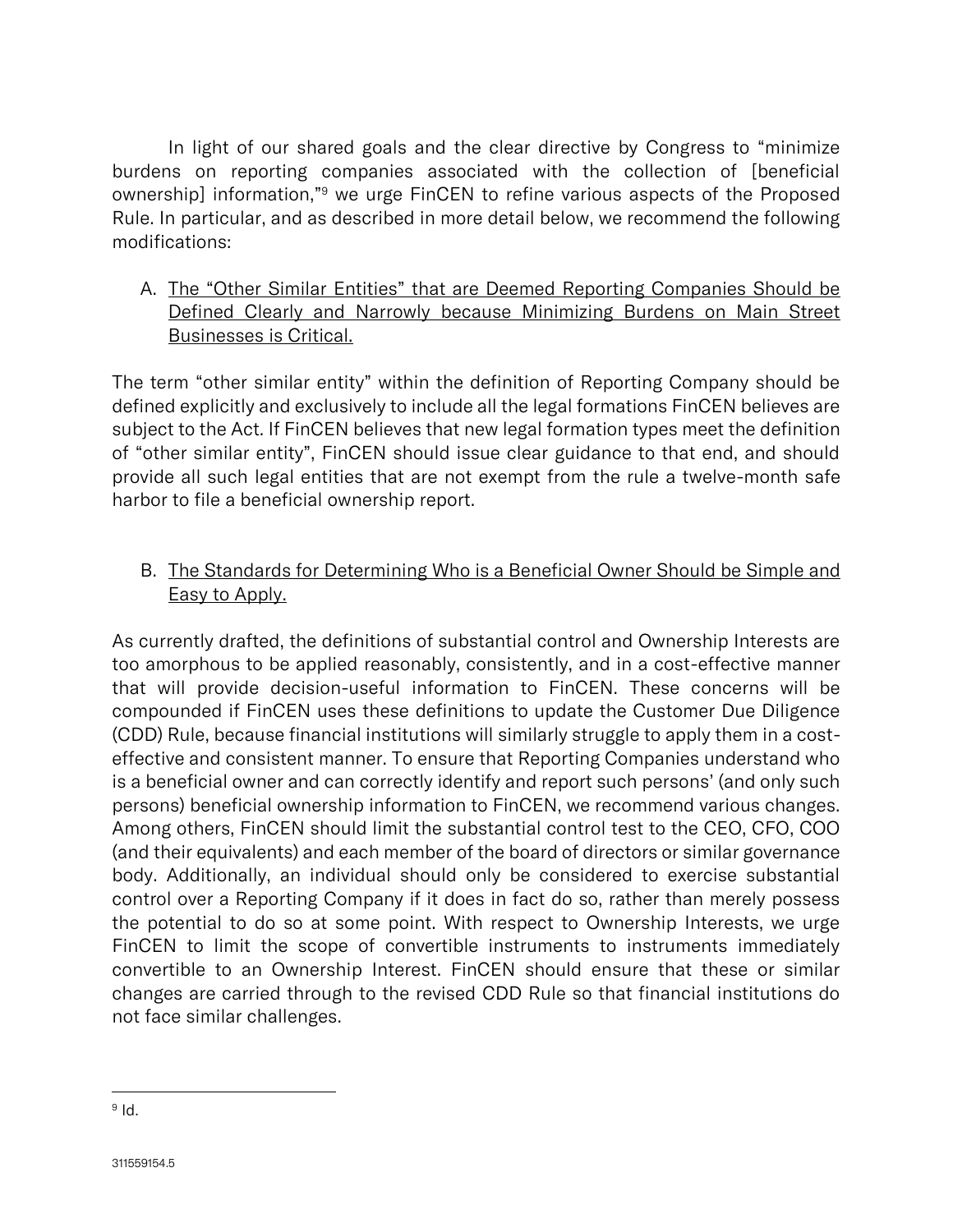# C. Reporting Companies and Company Applicants Should Only Report Information that the Corporate Transparency Act Requires or Authorizes FinCEN to Collect.

The Proposed Rule should simply, and exclusively, codify the beneficial ownership, Reporting Company, and Company Applicant information that the Act requires. Congress carefully selected the information to be reported as a result of significant negotiations over an extended period of time.<sup>10</sup> As reflected in the statute itself, a critical goal of the Act is to minimize burdens on small businesses by minimizing the scope of information to be reported and to promote strong data security so that small businesses' and their beneficial owners' privacy will be maintained. FinCEN should not expand Congress's mandate and, in the process, further risk the security and privacy of sensitive information about small businesses and their beneficial owners.

# D. Reporting Companies Should be Obligated to Update their Reports Only Once They Know or Should Have Known an Update Is Necessary.

Overall, FinCEN's proposed reporting deadlines are appropriate, as they will provide Reporting Companies sufficient time to comply. In particular, the proposed deadlines for filing initial reports (1 year after the rule's effective date for existing Reporting Companies and 14 days for new Reporting Companies) and issuing corrections (14 days after the Reporting Company knew or should have known about the inaccurate information) are reasonable because Reporting Companies will be able to gather the necessary information and prepare the required forms without an undue burden within these time frames. The 30 calendar-day timeline to issue updated reports, including an update indicating that the Reporting Company is now exempt from the Act, is also reasonable. However, to minimize compliance burdens, FinCEN should commence the 30 calendar-day deadline only once a Reporting Company knew or should have known that the information in its report is out-of-date.

# E. FinCEN Should Develop a Plan to Coordinate with the IRS, State, Local and Tribal Officials.

The Chamber strongly encourages FinCEN to provide concrete details on the methods through which FinCEN will obtain as much of the information that is required to be reported (and only such information) as possible, and to develop a clear roadmap explaining how FinCEN will establish partnerships with state, local, and Tribal government agencies. Among other things, we urge FinCEN to establish a partnership with the IRS and leverage the existing Form 8821 for this purpose.

<sup>&</sup>lt;sup>10</sup> See, e.g., Press Release, "Historic Small Business Data Protections Included in NDAA" (Dec. 3, 2020), available at the https://republicansfinancialservices.house.gov/news/documentsingle.aspx?DocumentID=407847.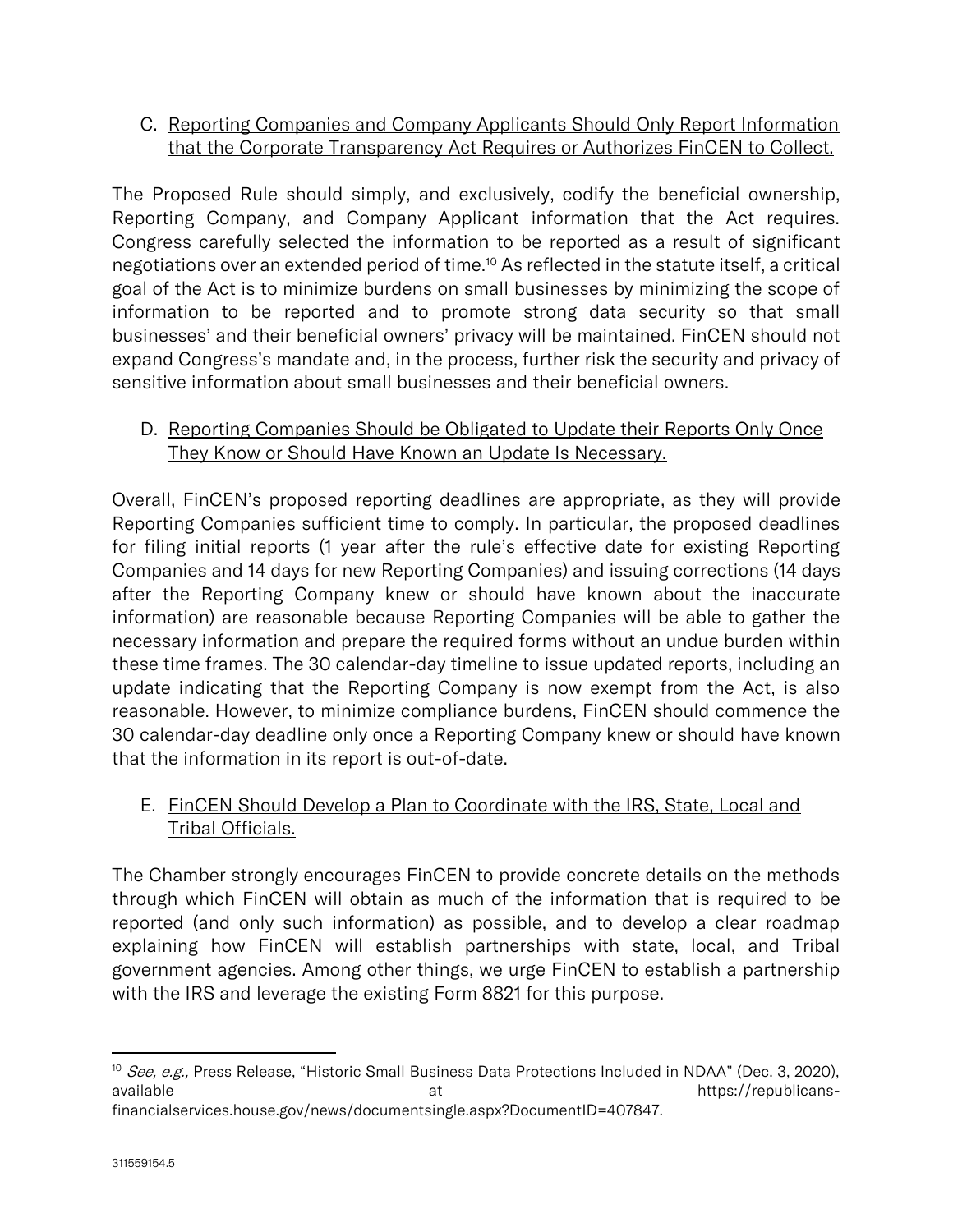#### SPECIFIC RECOMMENDATIONS

# A. The "Other Similar Entities" that are Deemed Reporting Companies Should be Defined Clearly and Narrowly because Minimizing Burdens on Main Street Businesses is Critical.

#### i. The Importance of Defining "Other Similar Entities" Clearly

FinCEN should explicitly clarify the meaning of Reporting Company by clearly defining which legal formations constitute an "other similar entity" subject to the Act. We encourage FinCEN to do so because the Act provides little (if any) information based on which non-corporations and non-LLCs can determine whether they are similar to a corporation or LLC, and FinCEN appears to have considered the potential scope of the term.

The Act defines a Reporting Company as a "corporation, limited liability company, or *other similar* entity," provided each such entity is:

(i) created by the filing of a document with a secretary of state or a similar office under the law of a State or Indian Tribe; or (ii) formed under the law of a foreign country and registered to do business in the United States by the filing of a document with a secretary of state or a similar office under the laws of a State or Indian Tribe" (emphasis added).<sup>11</sup>

The Proposed Rule, however, does not define the term "other similar entity." Rather, it defines both a Domestic and Foreign Reporting Company as a "corporation, limited liability company, or *other entity* that is created by the filing of a document with a secretary of state..." (emphasis added).<sup>12</sup> FinCEN "proposes to focus on the act of filing to create the entity as the determinative factor in defining entities besides corporations and limited liability companies that are also reporting companies,"<sup>13</sup> rather than define "other similar entity" because "an unduly narrow interpretation of 'similar entity' could…impede a key objective of the CTA."<sup>14</sup>

The Chamber appreciates FinCEN's concern about impeding key objectives of the Act; however, this proposed approach is problematic because it does not comport with the Act nor provide any guidance to small businesses with alternative structures. The Proposed Rule deletes the word "similar" entirely. By doing so, the Proposed Rule effectively expands the Act to cover all companies that are not explicitly exempt or

<sup>11</sup> 31 U.S.C. § 5336(a)(11)(A)(i-ii).

<sup>12</sup> Proposed 31 CFR 1010.380(c)(1)(i-ii).

<sup>13</sup> 86 Fed. Reg. at 69938.

 $14$  Id.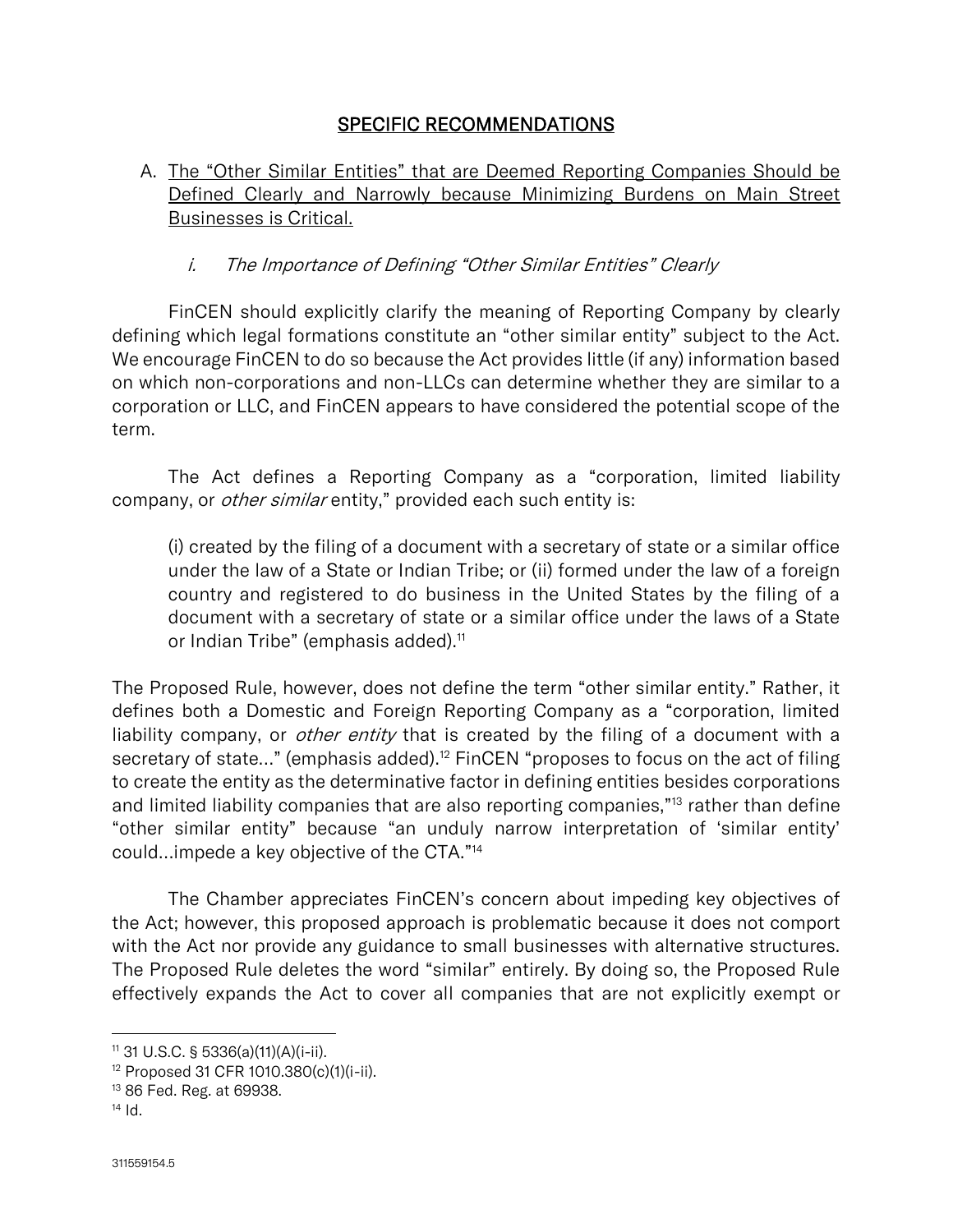subsequently exempt by FinCEN. Congress could have applied the Act to all businesses not expressly exempt by simply leaving out the word "similar" (as FinCEN has done), but it did not do so. Instead, Congress intentionally chose to confine the scope of Reporting Companies to entities that are "similar" to corporations. Thus, defining "similar entity" is critical to effectuating the Act consistently with its purpose and to providing necessary clarity as to its scope.

FinCEN itself appears to implicitly recognize this necessity as it cites several types of legal entities it believes would be subject to the rule as an "other entity" in its explanation of the Proposed Rule:

[FinCEN] believes the proposed definition of domestic reporting company would likely include limited liability partnerships, limited liability limited partnerships, business trusts (a/k/a statutory trusts or Massachusetts trusts) and most limited partnerships…because such entities appear typically to be created by a filing with a secretary of state or similar office.<sup>15</sup>

Unfortunately, the Proposed Rule itself does not reflect this view. If FinCEN believes that such entities are categorically subject to the Proposed Rule, then the Proposed Rule should codify that expectation. Clearly defining the scope of "other similar entities" subject to the Corporate Transparency Act will minimize burdens on millions of small businesses while ensuring that FinCEN receives beneficial ownership information from Reporting Companies. Minimizing any confusion with respect to which entities are Reporting Companies through clear definitions will avoid unnecessary compliance costs, reduce litigation risk, and minimize extraneous reporting that would burden FinCEN's capacity and capability to monitor suspicious beneficial ownership data.

### ii. The Risks of Failing to Define Other Similar Risks Clearly

Leaving the scope of "other similar entity" undetermined will result in confusion, leading to disclosures by entities that are not intended to be covered. If the term is undefined, companies and legal entities that need not apply will do so to avoid any risk of non-compliance.<sup>16</sup> Moreover, if FinCEN does not specify the scope of Reporting Companies, it runs the risk of becoming inundated with too many reports. FinCEN estimates that at least 25 million companies currently in existence will need to report<sup>17</sup>

<sup>15</sup> Id. at 69938–39.

 $16$  FinCEN estimates that each initial report will cost \$45 but does not provide an estimate of the cost to update or correct reports. If an additional 200,000 companies provide reports due to confusion over whether they are "other similar entities" (this would be less than 10% of the expected number of new Reporting Companies formed every year), compliance costs would rise by \$9,000,000 annually. FinCEN's IT development and monitoring costs would rise as well.

<sup>17</sup> 86 Fed. Reg. at 69922, n. 8.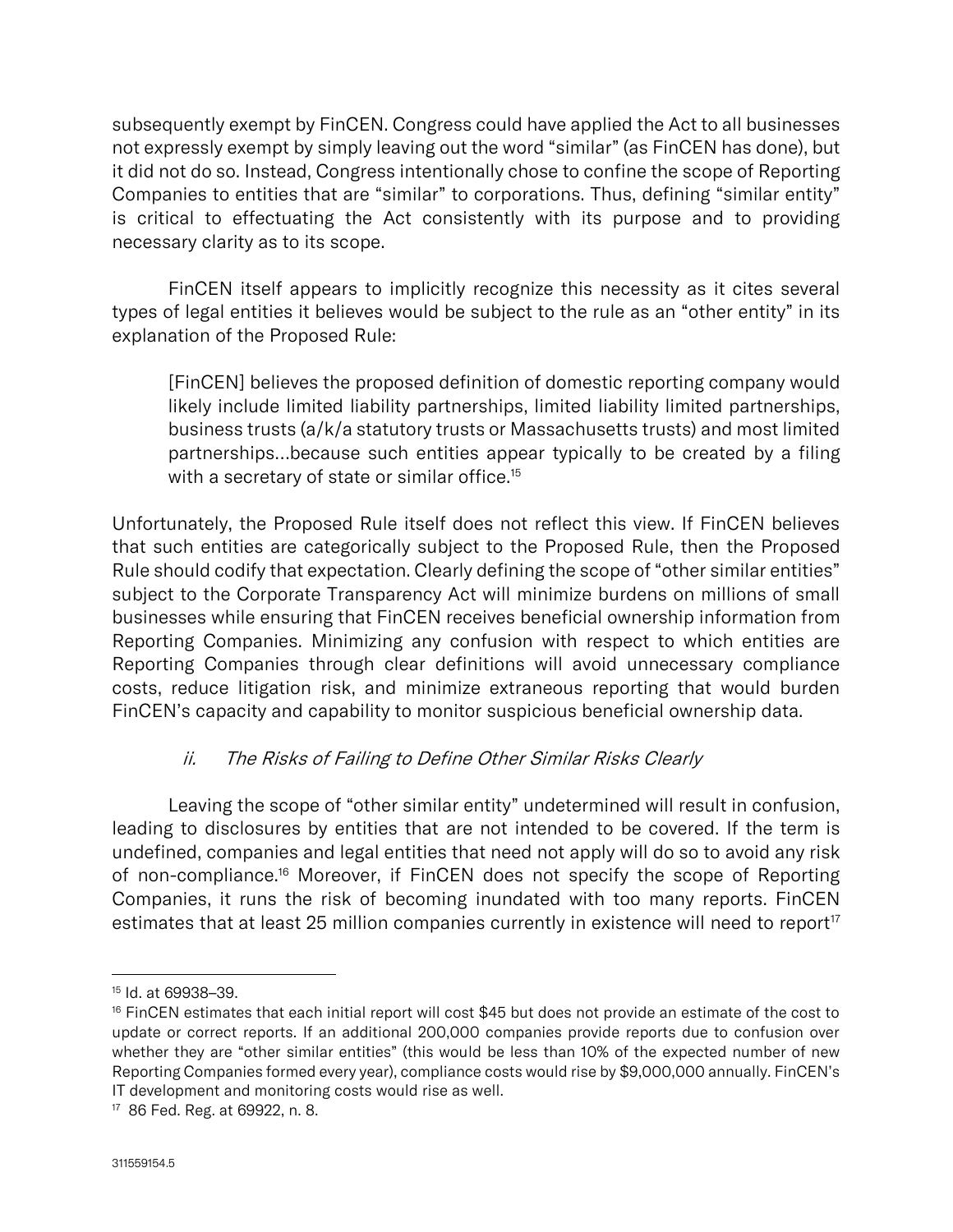and two million new Reporting Companies are projected to be formed every single year.<sup>18</sup> With each such company filing one or more reports every year, the Proposed Rule's lack of precision will lead to millions of additional reports that are not highly useful to FinCEN and, collectively, will cost small businesses tens of millions of dollars to submit.<sup>19</sup>

The ambiguous meaning of "other similar entity" also creates unnecessary risks of noncompliance, resulting in increased enforcement costs and penalties. Many legal entities that are not corporations or LLCs will make a good faith and reasonable determination that they are not Reporting Companies. To the extent these companies fall within FinCEN's current or future expectations, they face implicit material risk of significant civil and criminal penalties, despite a reasonable belief that the Act and its regulations do not apply to them. Such an outcome would be inequitable. As a practical matter, it would put FinCEN in the very difficult position of attempting to enforce an ambiguous rule against tens of millions of businesses located across the country.

Under such conditions, it is foreseeable that many lawsuits will be filed on the basis that the Proposed Rule does not apply to a certain plaintiff or class of plaintiffs, and/or the application of the Proposed Rule to such plaintiffs is arbitrary. Such litigation could take years to resolve, thus tying up significant resources that are better used detecting, deterring, and punishing financial criminals. Such litigation also could lead to a court defining the term, rather than FinCEN doing so.

#### iii. Recommendations

Our shared goal of more effectively and efficiently deterring and punishing financial crime will be better obtained by enacting a precise and clear rule, one that is not so vulnerable to legal challenge if applied so broadly. To that end, we urge FinCEN to clarify the ambiguous meaning of "other similar entity" under the statute to include all of the legal entities it expects should be covered (and only those entities).

We also urge FinCEN to issue guidance as frequently as needed (and do so publicly) identifying all legal formations that are deemed "other similar entities." Any legal entity that would meet the definition of Reporting Company because of the guidance should have a safe harbor from any violations for not issuing a report prior to issuance of the guidance and should have 1 year to file a report. Such legal entities are essentially in the same position as existing legal entities that will be required to report after the effective date of the Proposed Rule. FinCEN proposed a 1-year period for the latter set of legal entities, so, to promote parity, legal entities subject to the safe harbor also should have 1 year to report.

<sup>18</sup> Id. at 69921

<sup>19</sup> Id. at 59922, n. 8.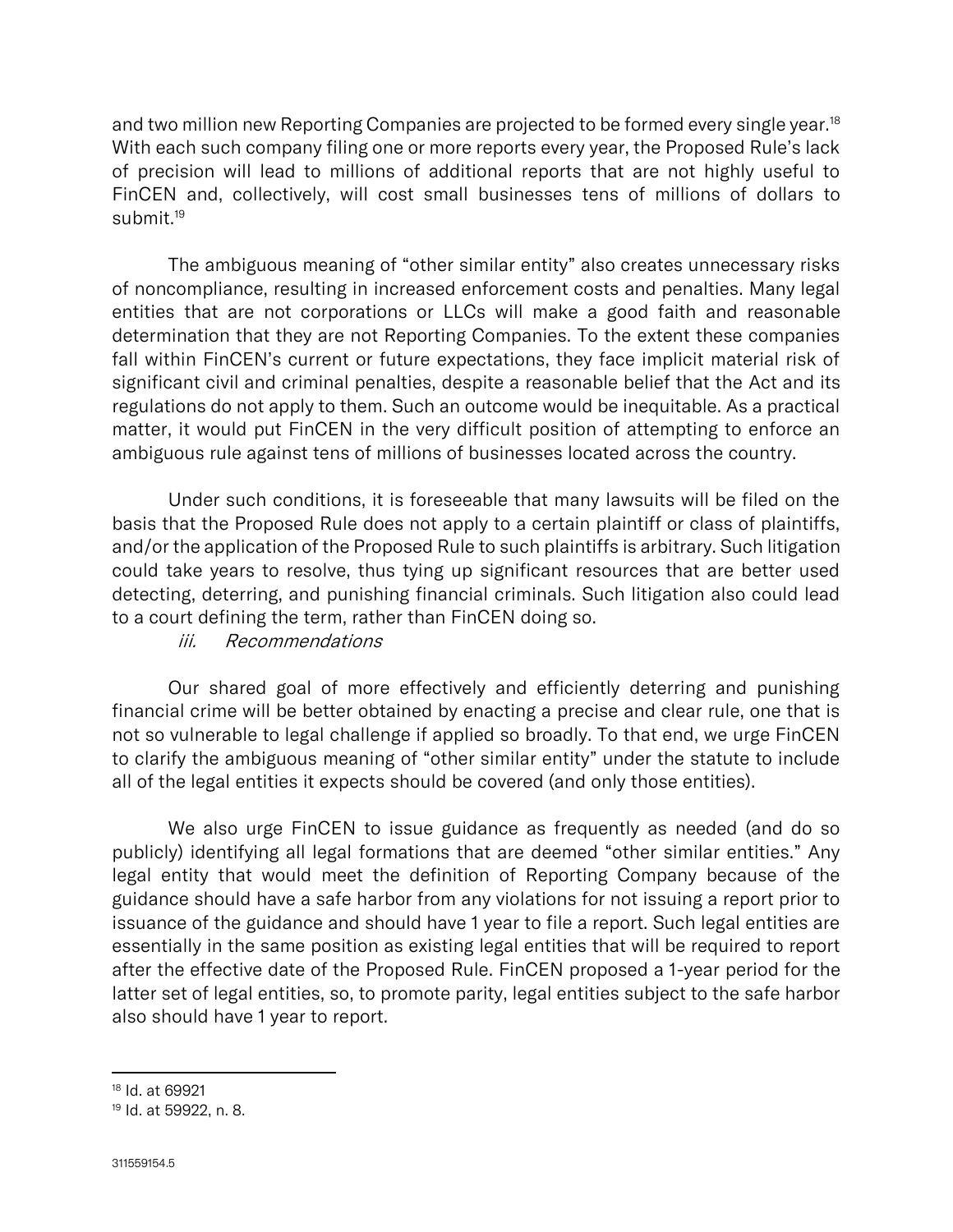### B. The Standards for Determining Who is a Beneficial Owner Should be Easy to Apply.

#### i. The Substantial Control Prong is Too Broad and Amorphous

The Proposed Rule divides individuals who exercise "substantial control" (and thus, are beneficial owners) into four categories, each of which are too broad or amorphous for the purposes of the Corporate Transparency Act. In designing these categories, FinCEN should be mindful of the risk that the lack of precision, simplicity, and clarity will ultimately undermine the utility of FinCEN's beneficial ownership database. The more difficult it is for Reporting Companies to evaluate the scope of individuals who exercise substantial control, the more difficult it will be for them to accurately report their beneficial owners, and the risk of inconsistency in reporting across Reporting Companies will increase.

The first category covers "senior officers,"<sup>20</sup> which are defined as "any individual holding the position or exercising the authority of a president, secretary, treasurer, chief financial officer, general counsel, chief executive officer, chief operating officer, or any other officer, regardless of official title, who performs a similar function."<sup>21</sup> FinCEN is right to specify which officials or equivalents constitute a senior officer to help mitigate confusion (the Chamber agrees that different businesses use different titles for similar roles and that titles should not be determinative); however, the scope of officers selected is too broad. Not all senior officers exercise the same authority over a Reporting Company and thus should not all be treated equally as beneficial owners.

The second category covers any individual who exercises "[a]uthority over the appointment or removal of any senior officer or a majority or dominant minority of the board of directors (or similar body)."<sup>22</sup> This formulation appears to be targeted toward a Reporting Company's board of directors, managers, or similar governance body, but the writing is both unclear and amorphous in scope. The meaning of "dominant minority" is unclear as that phrase is both undefined and is not commonly understood in business. Moreover, we are not sure which individuals would have authority over a majority or "dominant minority" of a board of directors (or similar governance body), which in turn would make it very difficult for Reporting Companies to assess who (if anyone) to report as a beneficial owner under this provision. We also note that the category appears to apply to at least certain senior officers (for instance, many CEOs can appoint or remove a senior officer), which would be duplicative.

<sup>20</sup> Proposed 31 CFR 1010.380(d)(1)(i).

<sup>21</sup> Proposed 31 CFR 1010.380(f)(8).

<sup>22</sup> Proposed 31 CFR 1010.380(d)(1)(ii).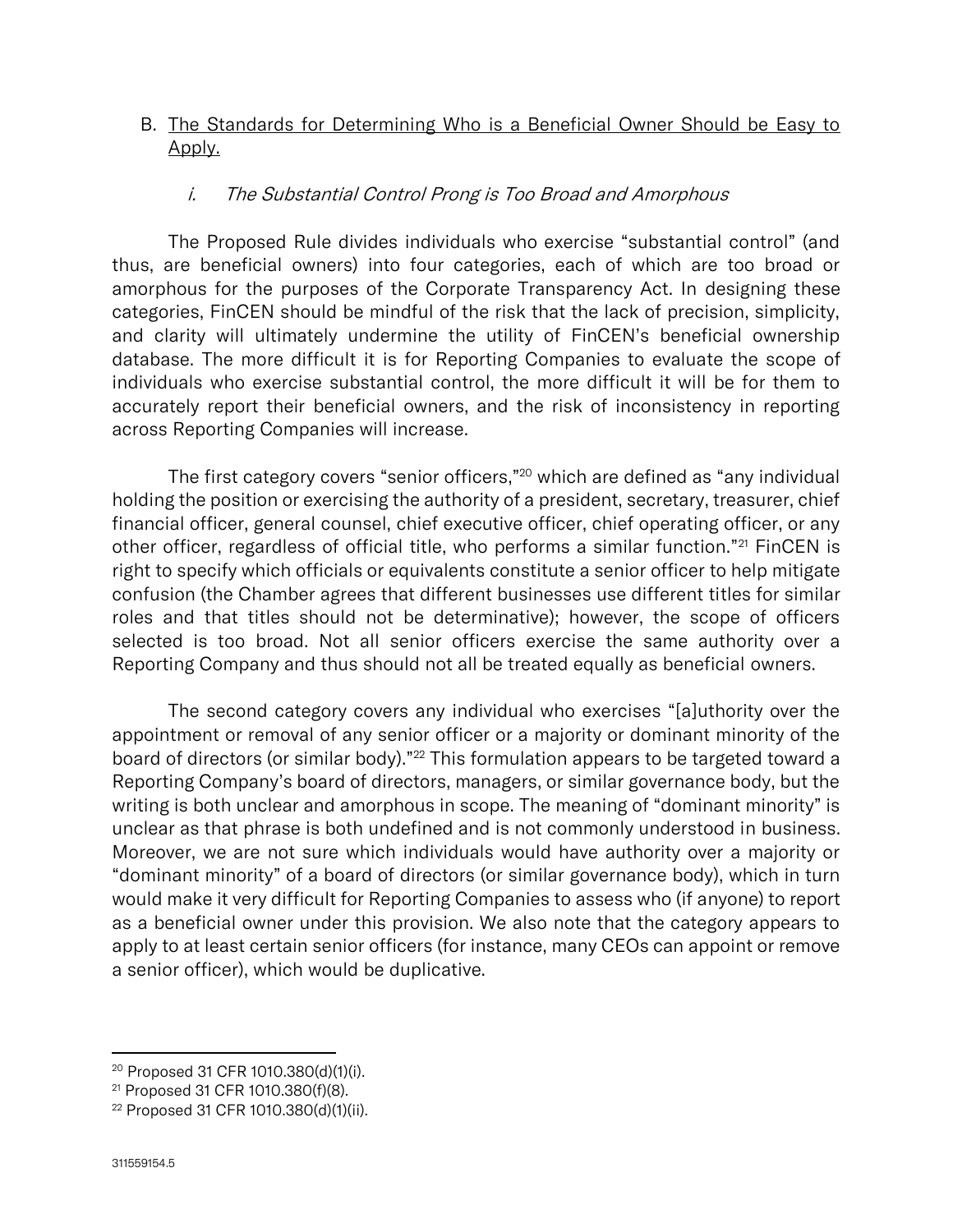The third category applies to any individual who exercises "[d]irection, determination, or decision of, or substantial influence over, important matters affecting the reporting company, including but not limited to" a wide range of business operations, including mergers and acquisitions; major investments; and the selection or termination of business lines."<sup>23</sup> This category is complex and will be complicated to evaluate. It would be helpful to better understand who, if anyone, FinCEN believes this category would cover. We are concerned that this category will result in confusion and misreporting since key executives and board members are already defined as beneficial owners and employees are exempt. As a result, Reporting Companies will be obligated to spend additional time, labor, and funds to evaluate the litany of areas covered in the category, and may need to do so every time one of the specified activities arises or new personnel are on-boarded, but FinCEN is unlikely to receive any new useful information. To the extent it does capture any new persons, we are concerned that it would cover middle management (if possible, in light of the statutory exemption for employees). Such persons, however, are clearly not beneficial owners. In either event, the costs seem to far outweigh the benefits.

The fourth category is simply a catch all provision.<sup>24</sup> Catch all provisions are inherently vague and difficult to follow. Given that Congress has directed FinCEN to minimize burdens on Reporting Companies, we are concerned by the broad and undefined nature of this category. Moreover, the catch all provision would dilute the usefulness of the reported information by inundating FinCEN with information about persons that Congress did not intend. Voluminous and irrelevant information will obscure decision-useful information while increasing reporting burdens on Reporting Companies as well as increasing data management and security costs for FinCEN. Although maintenance of and access to FinCEN's database is outside the scope of this particular Proposed Rule, FinCEN should bear in mind these risks as they will be compounded by the challenge of securely maintaining a database of millions of personally identifying, sensitive records.

Similar risks arise if FinCEN proceeds with its proposal to assume that any individual who has the right or ability to exercise substantial control does in fact exercise substantial control.<sup>25</sup> The Act, on its face, applies only to individuals who exercise control, not to individuals who could exercise substantial control, so the Chamber is concerned that this assumption is beyond the scope of the Act.<sup>26</sup> Moreover, persons who might be able to exercise substantial control are categorically different

<sup>23</sup> Proposed 31 CFR 1010.380(d)(1)(iii).

<sup>24</sup> Proposed 31 CFR 1010.380(d)(1)(iv).

<sup>25</sup> Proposed 31 CFR 1010.380(d)(2).

 $26$  The Act states that a beneficial owner includes an individual who "exercises substantial control over the entity." 31 U.S.C. § 5336(a)(3)(A)(i).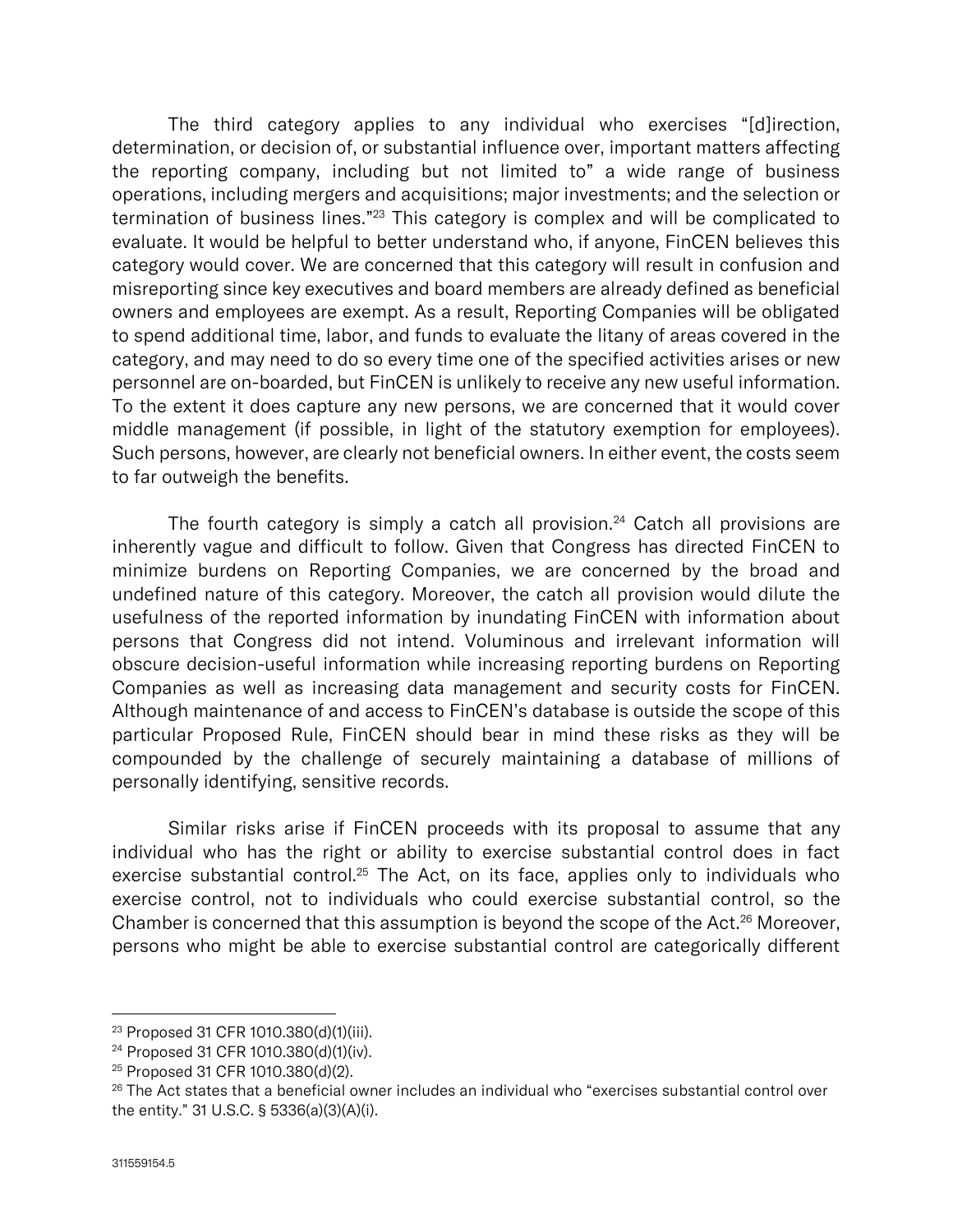than those who do because they are actually involved in determining the conduct of the Reporting Company.

These concerns apply with respect to the CDD Rule and would be compounded if FinCEN applies this same ambiguous definition of substantial control when it issues conforming amendments to the CDD Rule. As discussed, Reporting Companies will struggle to accurately and consistently identify all persons who meet the substantial control prong and compliance will be expensive. If this definition is applied to the CDD Rule, financial institutions would bear significant costs to comply, and compliance would still be uncertain as financial institutions are even less well positioned than Reporting Companies to make these determinations. Continuing to apply the CDD Rule on an account-opening basis in combination with this ambiguous, far-reaching definition of substantial control would be onerous. As a result, financial institutions could provide services to fewer persons and would roll those services out more slowly.

### ii. Recommendations

To avoid the various risks, costs, and other concerns raised in this section, we propose a few ways that FinCEN could streamline and clarify the meaning of "substantial control." First, we recommend that FinCEN limit the scope of category one to the officers that are truly in charge of a business. To that end, we suggest limiting the definition to Chief Executive Officers, Chief Operations Officers, and Chief Financial Officers (or their equivalents if different titles are used). Second, we encourage FinCEN to streamline and clarify category two by limiting it to the actual members of a Reporting Company's board of directors or managers (or similar governance body. Such persons are easily identifiable and are a logical choice given their role in a Reporting Company. Third, we recommend removing categories three and four. The costs to comply with these amorphous categories will outweigh the benefits, and our proposed definitions for categories one and two will cover individuals intended to be covered in these categories. Fourth, FinCEN should not expand the scope of the Act to cover persons that could potentially exercise substantial control, but do not do so. Only individuals who actually exercise substantial control over a Reporting Company constitute a beneficial owner by the Act's own text and only such persons will be relevant to FinCEN since they (and only they) actually exercise substantial control. Fifth, FinCEN should make consistent conforming definitions to the CDD Rule as financial institutions would be unable to comply effectively if this definition of substantial control were adopted. Sixth, FinCEN should strongly consider updating the CDD Rule to apply on a customer basis rather than an account basis. Applying CDD obligations on an account basis imposes redundancies and material administrative costs, but it does not improve financial institutions' risk management capabilities. In contrast, a customer basis for CDD would be more efficient, easier to implement, and would provide the relevant information.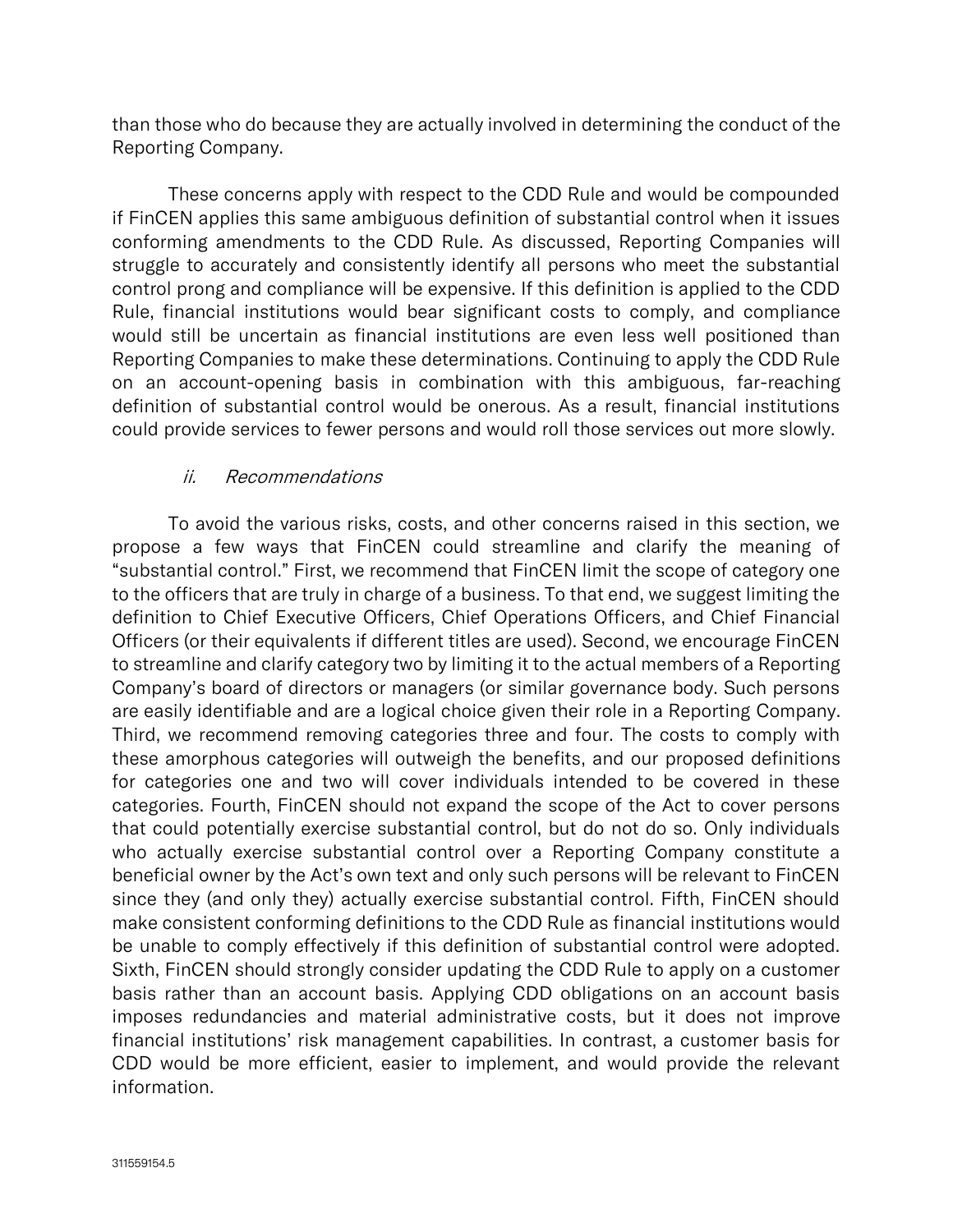### iii. The Ownership Interest Prong Should Not Include Interests that are Not Immediately Convertible

The Chamber appreciates FinCEN's efforts to clarify the meaning of Ownership Interests as the Act itself does not provide a definition. A clear and complete definition, as FinCEN has sought to provide, is a welcome proposal. Of the five proposed categories of Ownership Interests, we do not raise any particular concerns about the first three categories.<sup>27</sup> For clarity, these three categories are:

(A) Any equity, stock, or similar instrument, certificate of interest or participation in any profit sharing agreement, preorganization certificate or subscription, transferable share, voting trust certificate or certificate of deposit for an equity security, interest in a joint venture, or certificate of interest in a business trust, without regard to whether any such instrument is transferable, is classified as stock or anything similar, or represents voting or non-voting shares;

(B) Any capital or profit interest in a limited liability company or partnership, including limited and general partnership interests;

(C) Any proprietorship interest;

The proposed scope of the fourth and fifth categories is overly expansive, however.<sup>28</sup> These two categories cover:

(D) Any instrument convertible, with or without consideration, into any instrument described in paragraph (d)(3)(i)(A), (B), or (C) of this section, any future on any such instrument, or any warrant or right to purchase, sell, or subscribe to a share or interest described in paragraph (d)(3)(i)(A), (B), or (C) of this section, regardless of whether characterized as debt; or

(E) Any put, call, straddle, or other option or privilege of buying or selling any of the items described in paragraph (d)(3)(i)(A), (B), (C), or (D) of this section without being bound to do so.

Only instruments that are immediately convertible should be covered as only such instruments are, for the purposes of exercising control, equivalent to equities, stocks, proprietorship interests and the other ownership interests described in the first three categories. Instruments that are convertible contingent exclusively on future trigger events do not provide the holder an equivalent Ownership Interest. Thus, they should

<sup>27</sup> Proposed 31 CFR 1010.380(d)(3)(i)(A-C).

<sup>28</sup> Proposed 31 CFR 1010.380(d)(3)(i)(D-E).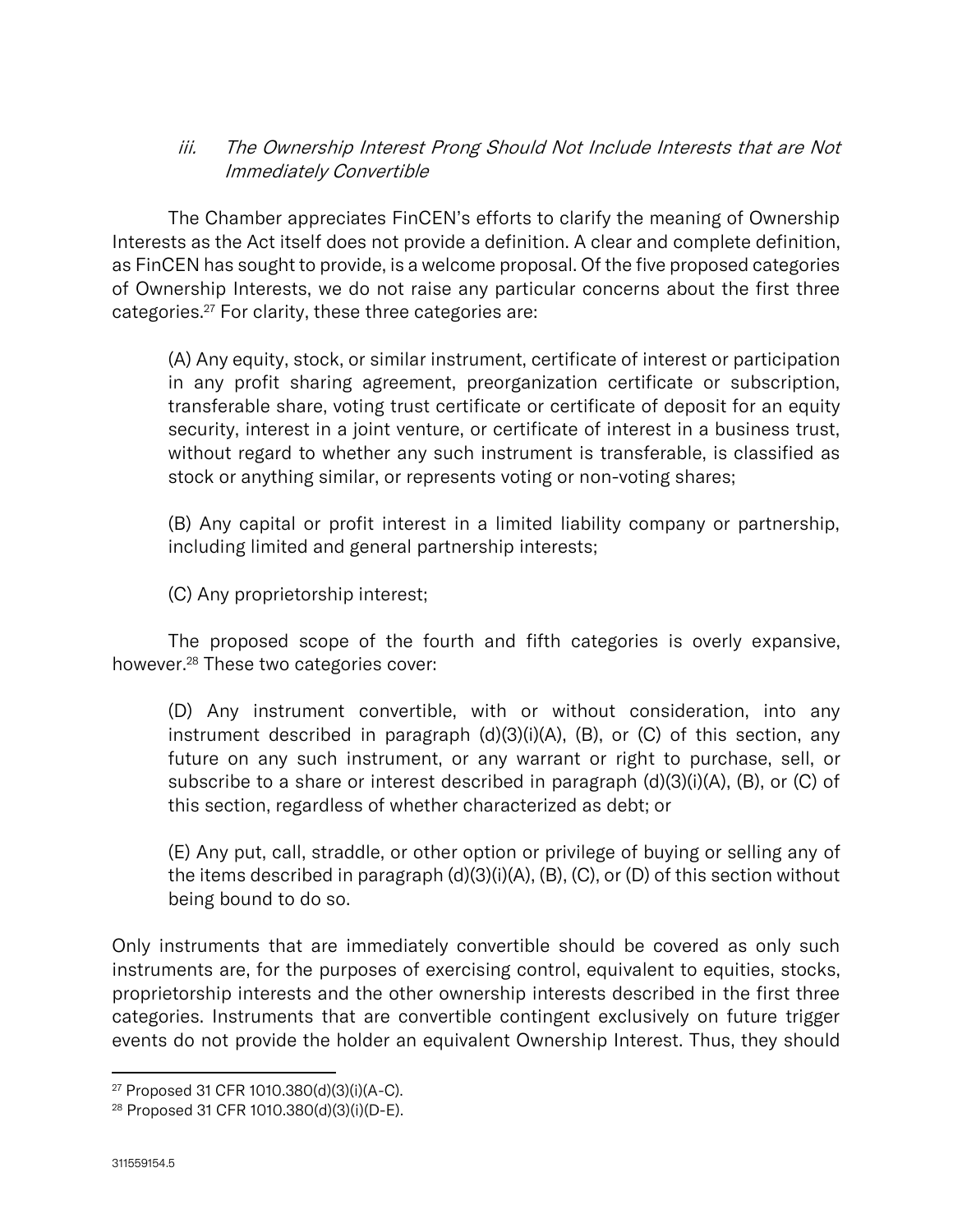not be treated as if they were beneficial owners. Including investors with such rights as beneficial owners may discourage such investors from deploying scarce capital. This concern ties in with our concern about assuming anyone who could exercise substantial control or own or control Ownership Interests does in fact do so. The statute (appropriately) applies only to persons who own or control Ownership Interests, not those who might be able to. Preserving this distinction is important to faithfully executing the statute and limiting compliance burdens.

FinCEN should also bear in mind the potential adverse effects frequent reporting could have on small companies seeking investors. If the scope of Ownership Interests is not tailored appropriately, small businesses could be required to report personally identifiable information for several investors. As investors cycle in and out, more information will need to be obtained and reported, and the risk of inadvertent disclosure rises. These risks and operational burdens could be a deterrent to seeking needed capital, or at least reduce the value of such capital.

# iv. Recommendations

To apply the Act fairly, the Chamber recommends that the Proposed Rule's Ownership Interest prong apply only to categories A-C and instruments that are immediately convertible. This modification will promote parity among owners of a Reporting Company, will be easy to comply with, and will minimize the risk of discouraging various financing arrangements with investors who do not intend to be beneficial owners. FinCEN should also review the definitions of "directly or indirectly owning or controlling Ownership Interests." Some of the examples, particularly the second example ("through control of such ownership interest owned by another individual") may be too ambiguous or redundant to be constructive.

# C. Reporting Companies and Company Applicants Should Only Report Information that the Corporate Transparency Act Requires or Authorizes FinCEN to Collect.

### i. Proposed Expanded Information on Reporting Companies

While the Chamber appreciates FinCEN's practical need for sufficient information to correctly identify any given Reporting Company, we are concerned that the Proposed Rule would require Reporting Companies to disclose information about themselves that is not required by the Act, and the Act does not authorize FinCEN to impose this requirement. The Proposed Rule would require Reporting Companies to provide their legal name, all trade names, the address of their principal place of business, their jurisdiction of formation, and their TIN (or DUNS or LEI number, if no TIN has been issued).<sup>29</sup> The Act does not, as  $FinCEN$  recognizes, require any of this

<sup>29</sup> Proposed 31 CFR 1010.380(b)(1)(i).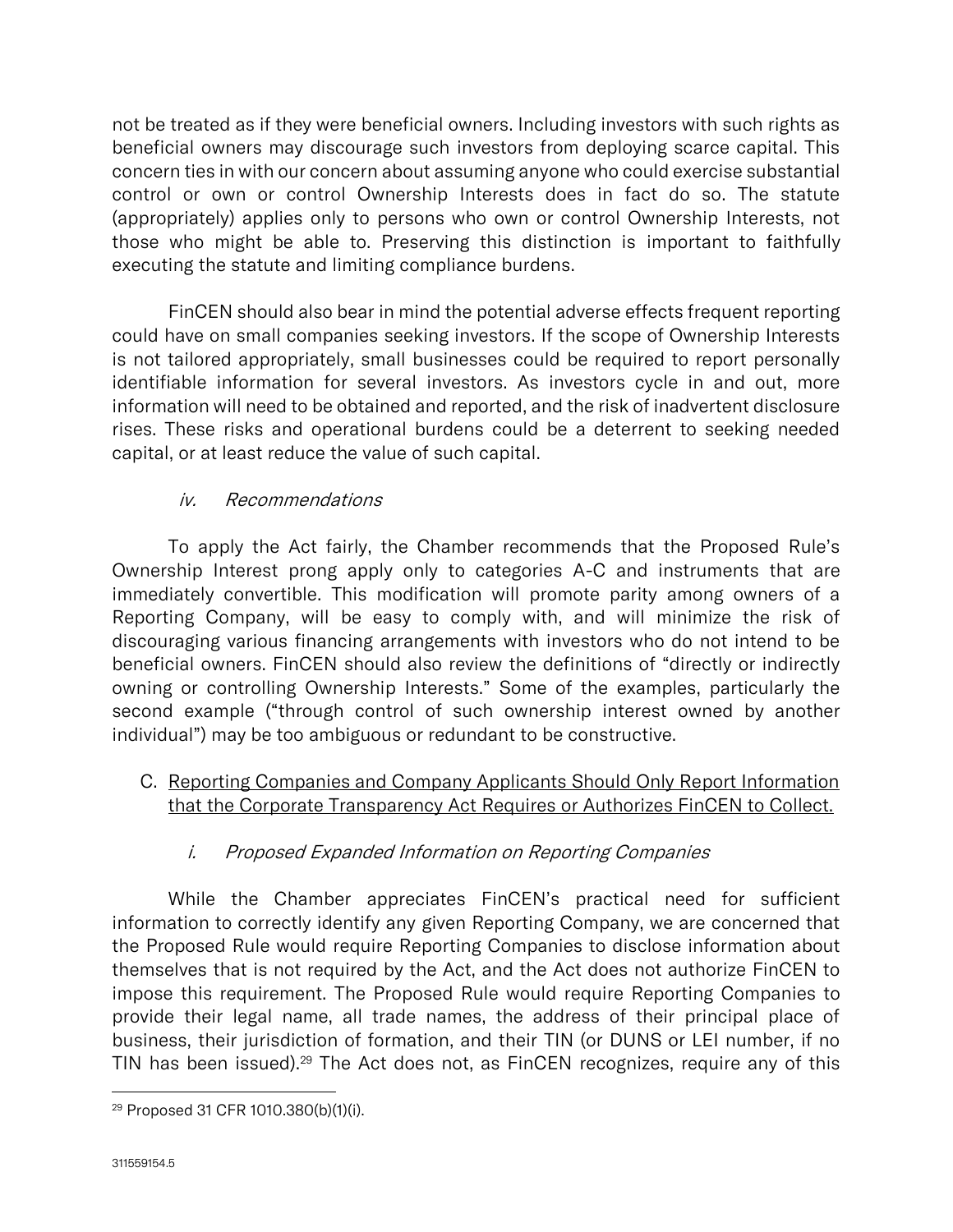information, and it is not clear to us that the Act necessarily implies that FinCEN may demand such information.<sup>30</sup>

This is a critical principle that we hope FinCEN applies to the final rule as well as to the two proposed rulemakings that will follow this Proposed Rule. Congress carefully selected what information should be disclosed, and there are many risks attendant to data collection, risks that should not be amplified. When FinCEN considers how to modify the CDD Rule to conform to the Act, we urge FinCEN to refrain from requiring or incentivizing financial institutions from obtaining information about their customers that is not required by the Act. Instead, FinCEN should, in its subsequent rulemakings, focus on ensuring the security and reliability of its database as well as the accuracy of the information required to be housed in it.

# ii. Recommendations

To address FinCEN's concerns about accurately identifying a Reporting Company, the Chamber suggests that Reporting Companies provide their legal name and their TIN, DUNS, or LEI number. These two pieces of information are adequate to verify the Reporting Company's identity and to meet FinCEN's need to catalogue reports from a specific Reporting Company. Limiting the information collected about Reporting Companies in this manner would also reduce data privacy and security risks as well as minimize the amount of information housed in FinCEN's to-be-established database.

We commend FinCEN for including a clear directive that a Reporting Company may not report the beneficial ownership information of an exempt entity and that entity's beneficial owners if the exempt entity is a beneficial owner of the Reporting Company by virtue of direct or indirect control of 25 percent or more of the Reporting Company's Ownership Interests. This directive, which is explicitly included in the Act,<sup>31</sup> is an important addition to the rulemaking because it proactively mitigates risks that beneficial ownership information of exempt entities is nonetheless disclosed because of lawful corporate relationships with Reporting Companies via exempt entities. Moreover, expressly including this exemption will reduce the risk that FinCEN will obtain information that is, by statute, already determined to be unhelpful in addressing the national security risks posed by certain shell companies. Precluding such disclosures will further minimize risks of possible data breaches and unwieldy data management, as well as reduce unnecessary administrative burdens to companies and beneficial owners intentionally excluded from the statute. Accordingly, FinCEN should maintain this provision in the final rule.

FinCEN should also consider expanding this requirement to any exempt entities that exercise "substantial control" over a Reporting Company. As written, the directive

<sup>30</sup> See 86 Fed. Reg. 69931.

<sup>31</sup> 31 U.S.C. § 5336(b)(2)(B).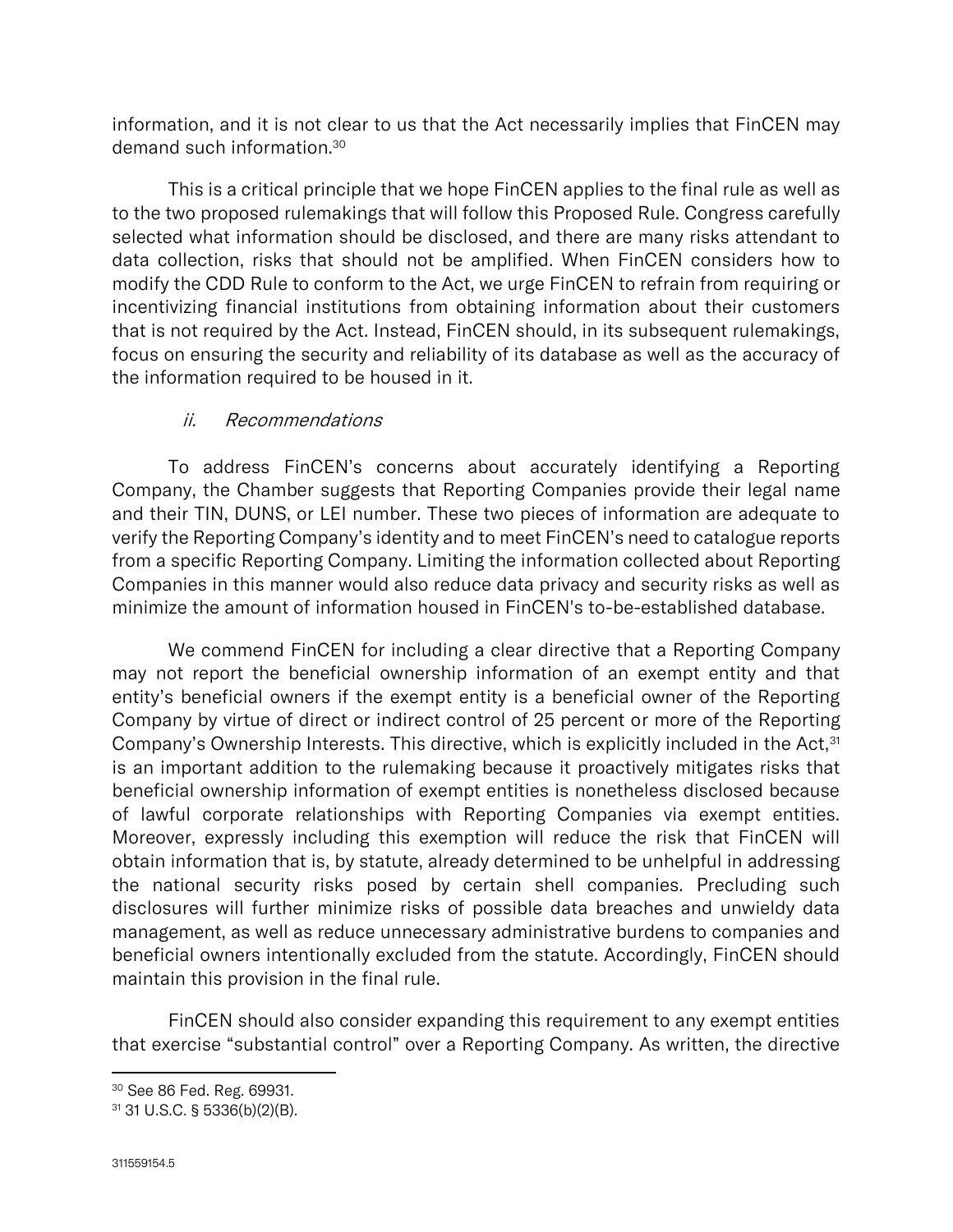applies only where an exempt company is a beneficial owner of a Reporting Company by virtue of direct or indirect ownership or control over 25 percent or more of the Reporting Company's ownership interests. It does not appear to apply to the exact same exempt entity if that entity exercised "substantial control" over the Reporting Company but did not own or control a sufficient percentage of Ownership Interest. Expanding this directive accordingly would serve the same purpose and would create appropriate parity. FinCEN may do so under its exemptive authority under the Act.

### D. Reporting Companies Should be Obligated to Update their Reports Only Once They Know or Should Have Known an Update Is Necessary.

# i. A Reasonableness Standard Would Promote Compliance Without Creating Inequitable Outcomes

FinCEN is right to focus on measures that would ensure the accuracy and reliability of its beneficial ownership database. As subsequent rulemakings will focus on these issues, the Chamber does not focus on them in this letter. However, we note our shared desire for the repository to be up-to-date as quickly as reasonable and to be accurate so that FinCEN and other authorized users can rely on it.

As an initial matter, we believe that FinCEN's proposed reporting deadlines are appropriate, as they will provide Reporting Companies sufficient time to comply. In particular, the proposed deadlines for filing initial reports and issuing corrections are reasonable. The 30 calendar-day timeline to issue updated reports, including an update indicating that the Reporting Company is now exempt from the Act, is also reasonable. This approach is preferable to periodic reporting because periodic reporting does not provide FinCEN with decision-useful information; rather, timely reporting of updated information is helpful.

We also agree with FinCEN that requiring (1) existing companies that are either expressly exempt from the Act or do not meet the definition of Reporting Company and (2) new companies that, at the time of formation, are not covered by the Act to submit a report or other form declaring that they are not subject to the Act would be a poor use of resources. Such a requirement would be unnecessary and FinCEN would receive millions of documents that would not help FinCEN detect financial crimes but would nonetheless need to be safeguarded. The practical burdens for FinCEN and non-Reporting Companies are more than enough reason to forego any such obligation.

### ii. Recommendations

To minimize compliance burdens and to avoid inequitable outcomes, FinCEN should commence the 30calendar-day deadline only once a Reporting Company knew or should have known that the information in its report is out-of-date. A reasonableness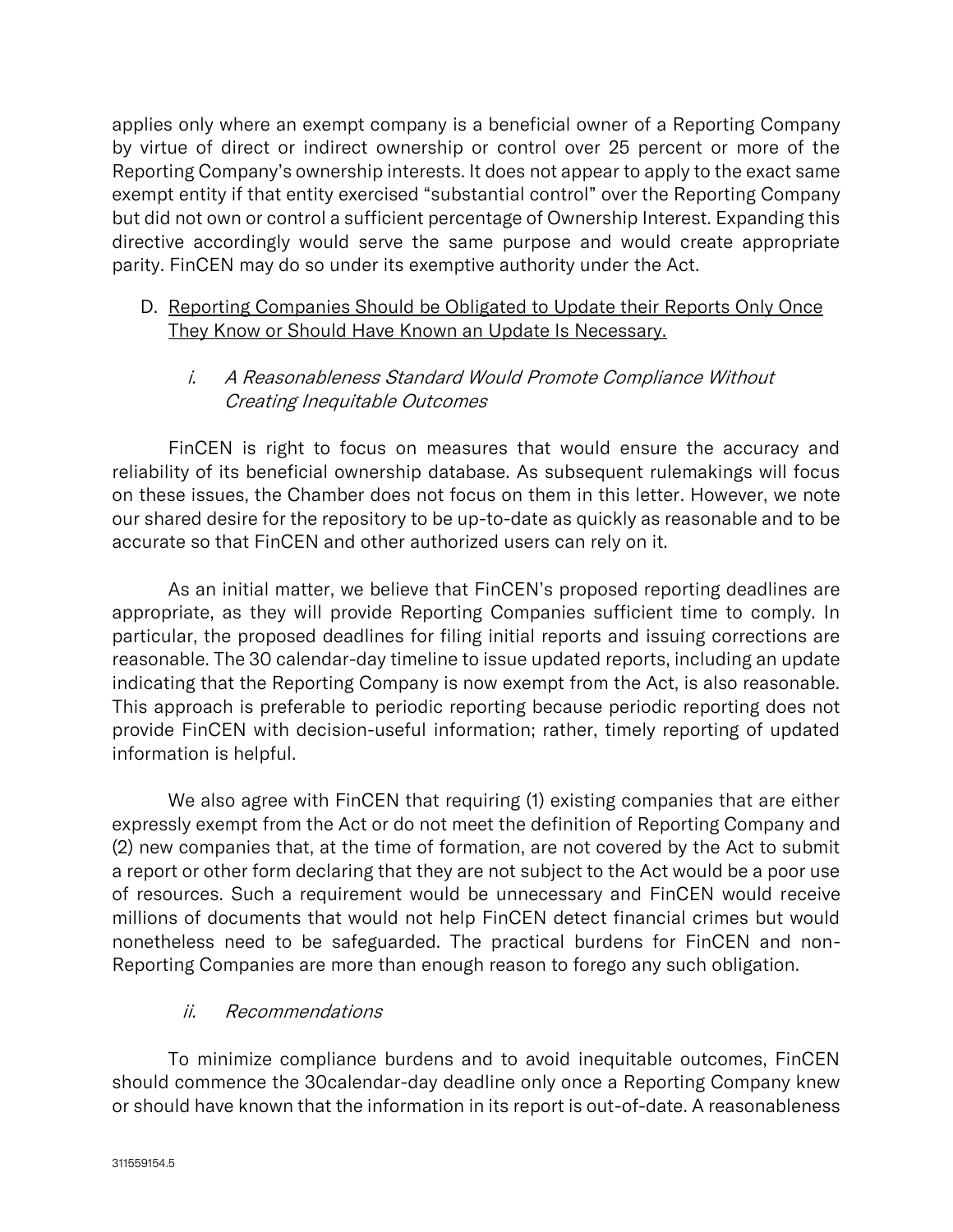standard for determining when the 30-calendar day period starts is appropriate, as it would reduce unnecessary liability without undermining FinCEN's need for up-to-date information. It also would reduce the window in which bad actors may seek to abuse the rules (including their ability to deploy "shelf companies"). $32$  A reasonableness standard, which FinCEN appropriately uses with respect to corrected reports, is important, because small business' beneficial owners are unlikely to make them quickly aware of relevant changes (such as a change in address). Thus, such businesses may fail to meet the 30-calendar day requirement because it was not reasonable for them to know that the countdown had started. Common law regarding the commencement of statutes of limitations/causes of actions is almost always triggered by a reasonableness standard to avoid inequitable outcomes, so there is a long-standing practice to consider.

Moreover, the policy considerations animating the need for updating information and correcting inaccurate information quickly are the same. In both cases, FinCEN needs to receive new information to maintain the accuracy and usefulness of its database. A reasonableness standard is appropriate for both, as it would encourage Reporting Companies in both situations to comply quickly (thus maintaining the accuracy and usefulness of FinCEN's database) without creating an unfair burden on Reporting Companies. FinCEN appropriately proposes a reasonableness standard for correcting inaccuracies and should do so with respect to updating reports.

# E. FinCEN Should Develop a Plan to Coordinate with the IRS, State, Local and Tribal Officials.

# i. Leveraging Existing Federal, State, Local, and Tribal Processes is a Critical Missing Element of the Proposed Rule

We are disappointed that the Proposed Rule does not describe FinCEN's plans to establish partnerships with state, local, and tribal agencies nor a process for collecting required information via existing federal, state, and local procedures, despite the Act's clear requirement that FinCEN do so "to the greatest extent possible."<sup>33</sup> Such partnerships and procedures are essential to executing the explicit directives of the statute, minimizing burdens on Reporting Companies, and enabling FinCEN to obtain all of the information necessary under the Act as federal, state, local and Tribal government entities possess much (if not all) of the beneficial ownership information through various documents. FinCEN should do as much as it can to obtain relevant information (and only such information) from government and Tribal agencies, rather than obligate Reporting Companies to make duplicative filings.

<sup>&</sup>lt;sup>32</sup> FinCEN discusses this concern on page 69940 of the Federal Register publication.

<sup>33</sup> 31 U.S.C. § 5336(b)(1)(F)(i-ii).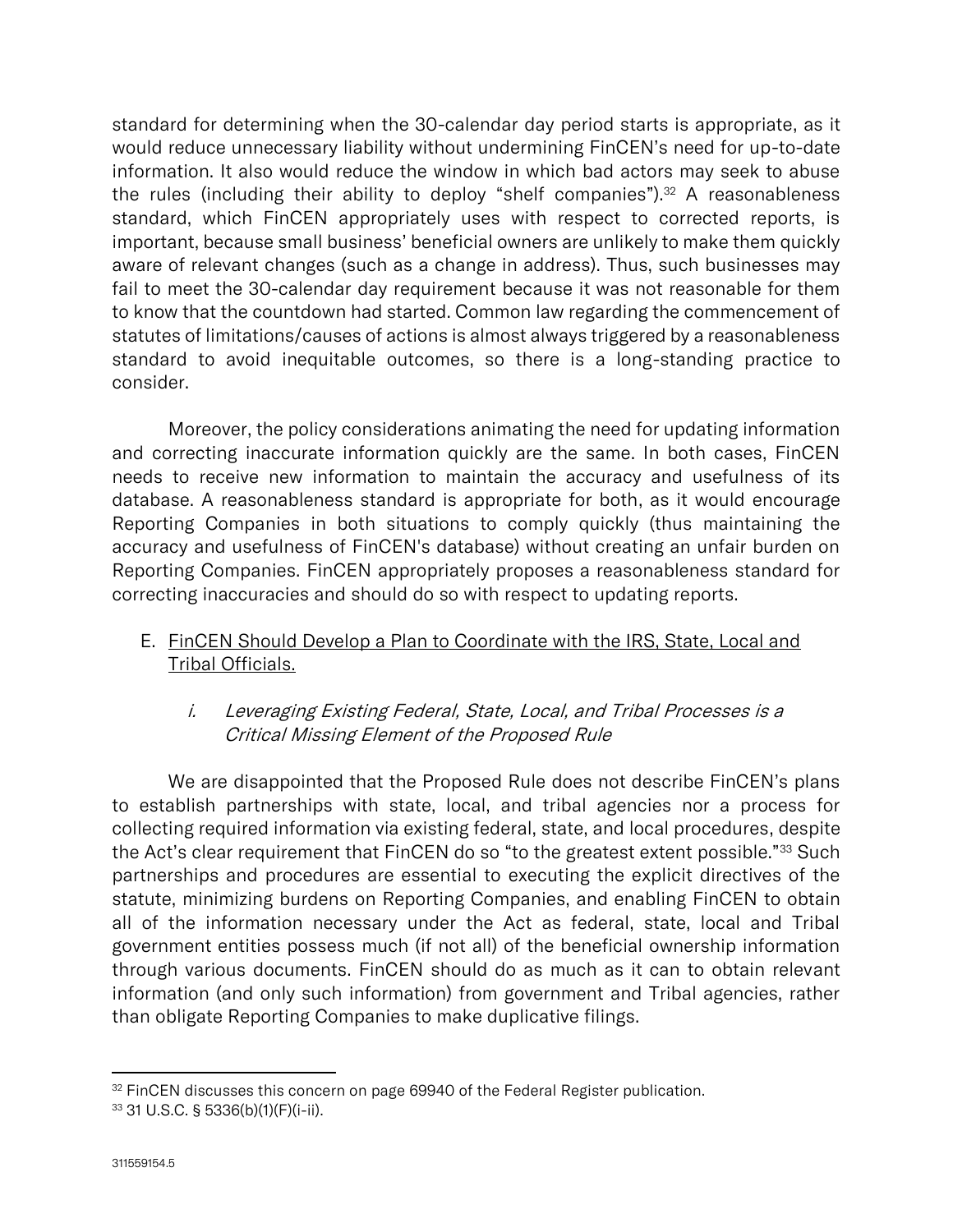#### ii. Recommendations

In the course of revising the Proposed Rule, the Chamber strongly encourages FinCEN to provide concrete details on the methods through which FinCEN will obtain as much of the information that is required to be reported (and only such information) as possible, and to develop a clear roadmap explaining how FinCEN will establish partnerships with state, local, and Tribal government agencies.

With respect to information sharing by other government entities, like the IRS, we understand FinCEN's stated concerns that applicable law might not allow FinCEN to access such information. However, as discussed in our comment letter to the ANPR:

A FinCEN partnership with the IRS will capitalize on the familiarity small businesses have with our nation's tax and reporting agency and will ensure consistency in annual reporting requirements….Small businesses are already familiar with Form 8821 which allows third-party access to taxpayer filings for the purposes of providing financial services and authenticating identity, credit worthiness, and other information necessary for financial transactions.

Leveraging Form 8821 should alleviate FinCEN's concerns while comporting with the Act.

With respect to the practical challenges of establishing partnerships with state, local, and Tribal government agencies, a written roadmap can help identify issue areas and potential solutions. For instance, we understand that such counterparts have raised concerns about cost and their access to fragmented or incomplete beneficial ownership information. To that end, FinCEN should coordinate with the states' Secretaries of State, the IRS, SROs, and other relevant agencies to develop an efficient transmittal system that draws on multiple types of documents filed with state and local governments. Obtaining as much of the required information as possible from federal, state, and local governments, while reducing burdens on the tens of millions of Main Street businesses subject to the Act will improve the accuracy of FinCEN's database. Drawing on existing filings, even if they do not cover 100 percent of the required information, would benefit FinCEN and Reporting Companies.

Let us not make the perfect the enemy of the good. To the extent there are any identified legal limitations for leveraging existing government processes and procedures, FinCEN should consider the tools available to it to address such limits. Let us also not shift burdens to small businesses, who are far less capable of bearing additional costs than FinCEN. We believe that FinCEN has the resources and authority to develop effective partnerships and should focus additional efforts on doing so.